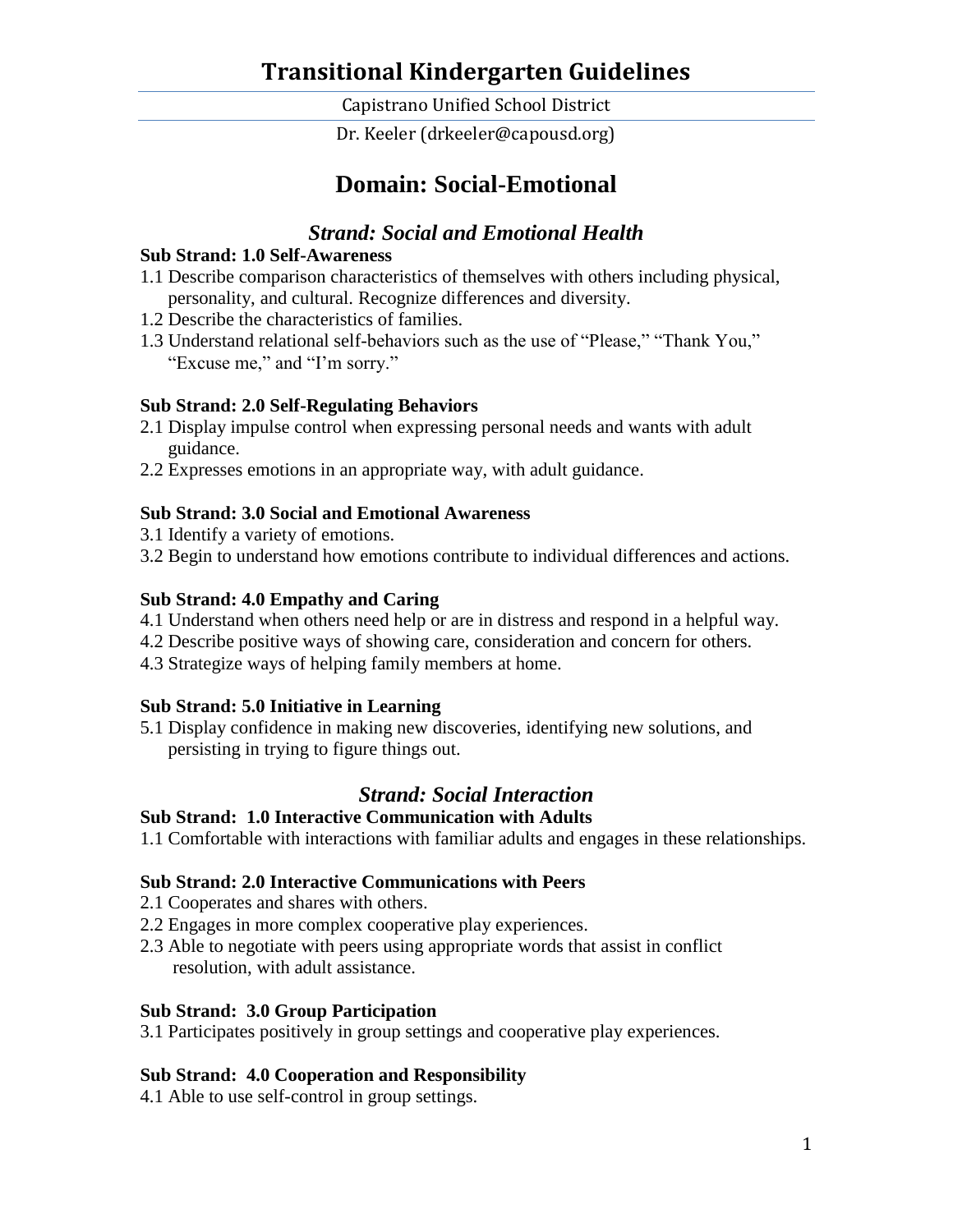Capistrano Unified School District

Dr. Keeler (drkeeler@capousd.org)

4.2 Desire to display behavior that adults approve of and feel proud of their actions.

## *Strand: Relationships*

#### **Sub Strand: 1.0 Attachment to Parents**

- 1.1 Seek support from parents on a regular basis and value these relationships.
- 1.2 Cooperate with direction given by parents and respect their role as primary family caregivers.
- 1.3 Is able to detach from family caregivers during the day and experience a sense of wellbeing throughout the day with trusted adults.

#### **Sub Strand: 2.0 Attachments to Adults**

- 2.1 Attaches to teacher figures at school and engages in meaningful relationships with them.
- 2.2 Is able to approach teacher figures and express needs and concerns.

#### **Sub Strand: 3.0 Friendships**

- 3.1 Engages in two-way conversations with friends and makes social connections.
- 3.2 Develops exclusive friendships with peers that continue and develop with time.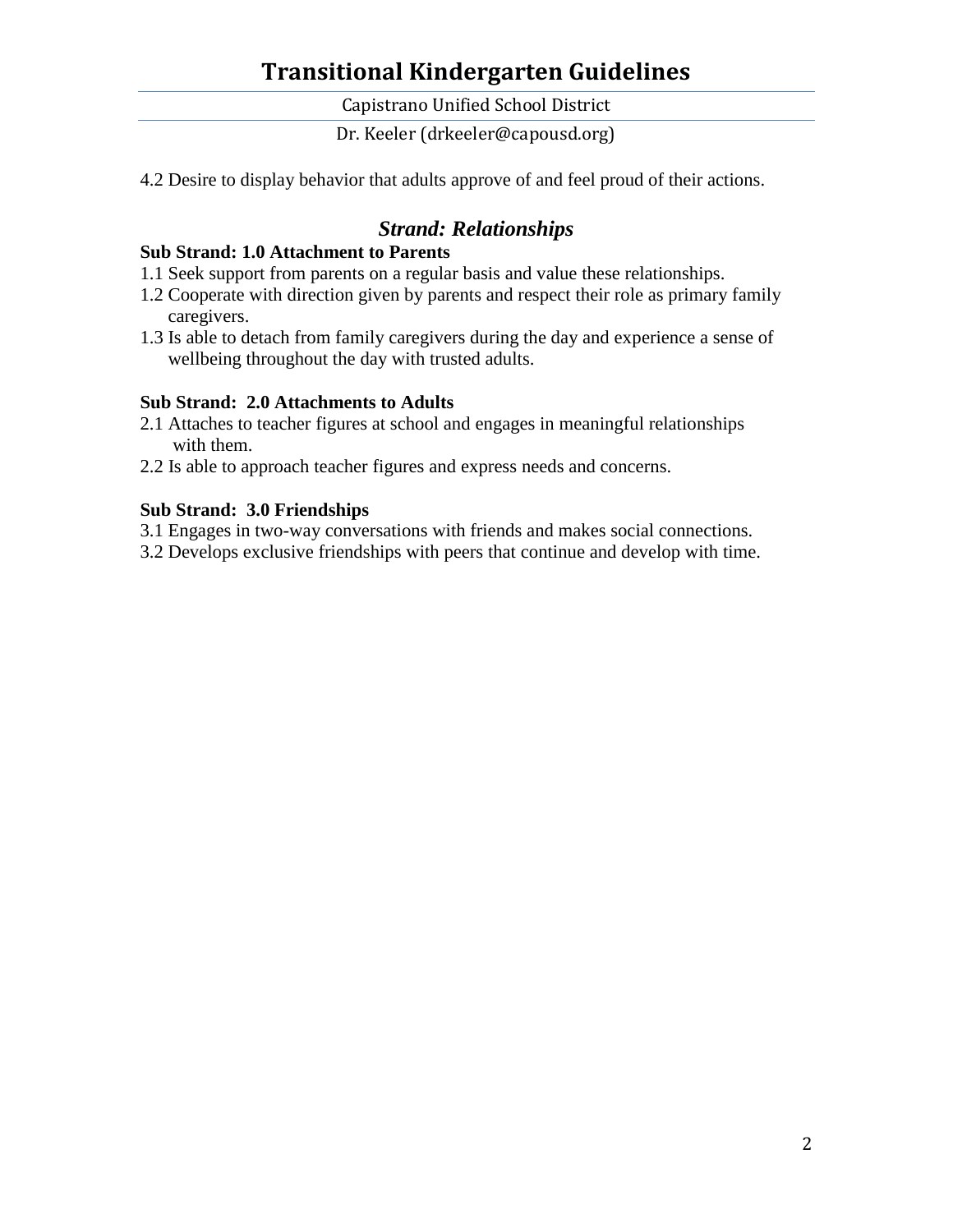Capistrano Unified School District

Dr. Keeler (drkeeler@capousd.org)

# **Domain: Language and Literacy**

### *Strand: Listening and Speaking*

#### **Sub Strand: 1.0 Comprehension of Language**

- 1.1 Use language as a tool for communication through collective conversations with adults and peers in small and large group contexts.
- 1.2 Through language activities, engage in predicting, problem solving, and seeking new information.
- 1.3 Discuss rules including listening and taking turns.
- 1.4 Discuss various topics through conversation.
- 1.5 Respond to questions regarding text and information.
- 1.6 Respond to one and two-step oral commands.
- 1.7 Is able to ask questions or receive help.
- 1.8 Speaks clearly to be understood by others.
- 1.9 Uses language to describe events, places, and familiar people with support and prompting.
- 1.10 Use drawings and art to communicate.
- 1.11 Is able to distinguish between fiction and non-fiction examples.

#### **Sub Strand: 2.0 Vocabulary Acquisition and Use**

- 2.1 Uses acceptable words to describe objects, action, and attributes based on multiple experiences.
- 2.2 Assimilates new words and meanings accurately in everyday life through literature and conversation.
- 2.3 Understands simple and complex words.
- 2.4 Sort and classify objects into categories to represent groups.

#### **Sub Strand: 3.0 Use of English Grammar**

- 3.1 Demonstrates the use of complex sentences that communicate three to four concepts.
- 3.2 Use age appropriate grammar and word forms; such as, subject-verb agreement, progressive tense, regular past tense, irregular plurals, pronouns, and possessives.
- 3.3 Begins to add plural nouns orally.
- 3.4 Begins to use question words and prepositions.
- 3.5 Begins to use complex sentences in conversations and group interactions.
- 3.6 Begins to write simple words drawing on knowledge of sound letter relationships.

### *Strand: Reading*

#### **Sub Strand: 1.0 Concepts about Print**

- 1.1 Demonstrate understanding of printed text by following words left to right, top to bottom, and page-by-page.
- 1.2 Recognize that print has meaning with the sequence of letters and spaces.
- 1.3 Identify the various parts of a book including front cover, back cover, title page, author and illustrator.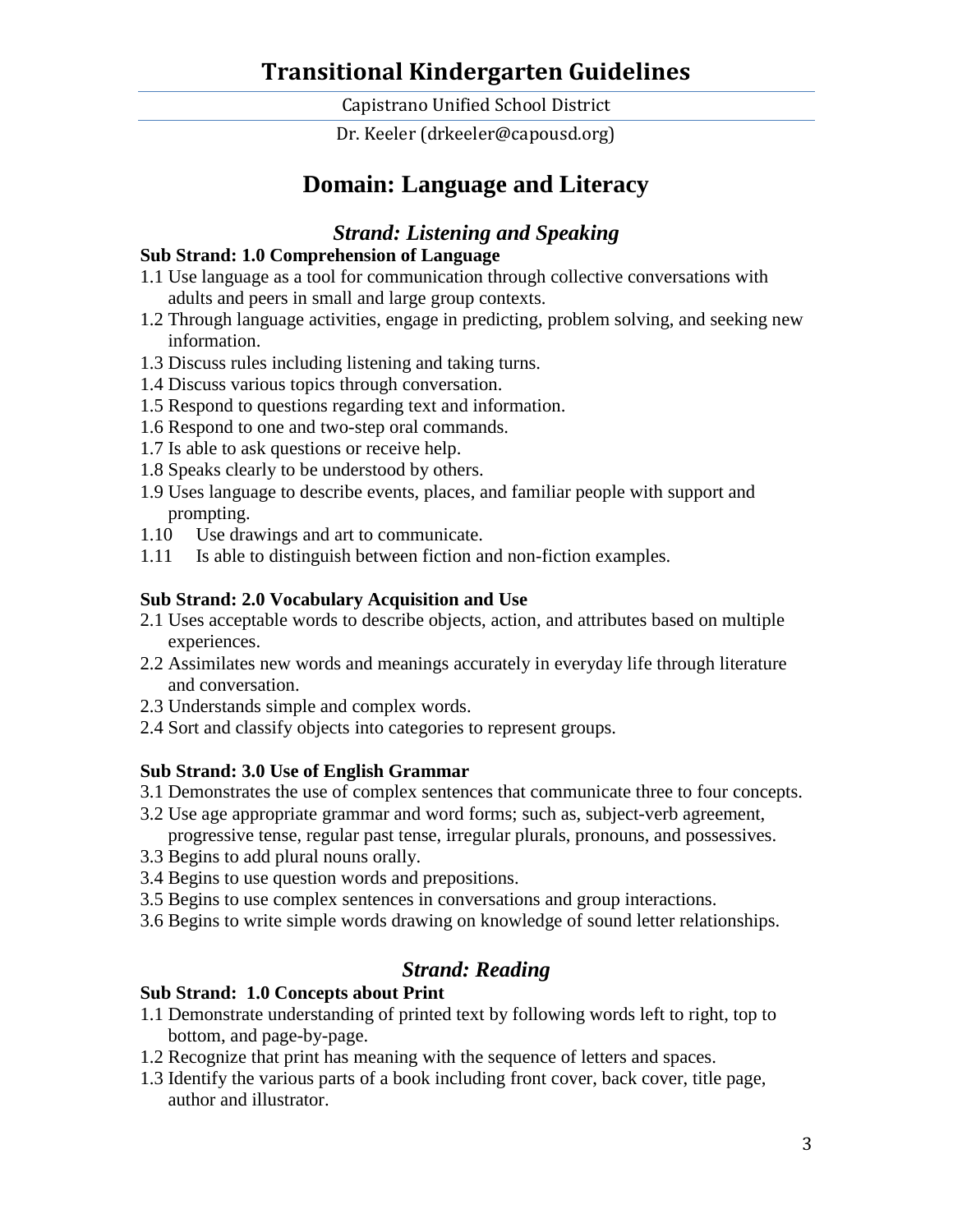Capistrano Unified School District

Dr. Keeler (drkeeler@capousd.org)

#### **Sub Strand: 2.0 Phonological Awareness**

- 2.1 Understands that spoken words have sounds and syllabus.
- 2.2 Can recognize rhyming and blended words.
- 2.3 Can produce beginning and ending sounds of words.

#### **Sub Strand: 3.0 Word Print Recognition**

- 3.1 Can recognize name, common words, and upper/lower case letters.
- 3.2 Associate letters with consonants and vowel sounds.
- 3.3 Associate words with text.

#### **Sub Strand: 4.0 Comprehension of Text**

- 4.1 Able to describe details in text and story including characters, events, and settings.
- 4.2 Summarize and predict story elements through retelling, reenacting, or art work.
- 4.3 Confirm understanding of text presented orally or with media by responding to questions about key details.
- 4.4 Use text information to compare, describe, and associate or categorize.
- 4.5 Identify key components of a text and the connection of people, events, and ideas.
- 4.6 Compare two texts identifying similarities and differences of the same topic.
- 4.7 Engage in group language activities with the goal of comprehension.

#### **Sub Strand: 5.0 Literacy Responses**

- 5.1 Engage in literature activities independently and respond with enjoyment.
- 5.2 Able to sustain language related activities in large and small group settings.

#### *Strand: Writing*

#### **Sub Strand: 1.0 Writing Types of Text**

- 1.1 Use fine motor skills to sustain pencil grasp for drawing and writing.
- 1.2 Writes first name legibly.
- 1.3 Writes letters, draw pictures, and dictates to communicate ideas and concepts.
- 1.4 Able to print most upper and lower case letters.
- 1.5 Use text and pictures to create a book or narrative description of a topic.
- 1.6 Describe a narrative with sequential events using drawing, dictating, and writing.
- 1.7 Share a book or narrative description with peers and modify it based on questions and feedback.
- 1.8 Read a variety of texts and compare differences and preferences.
- 1.9 Complete a finished writing project in a final book form with guidance.

### *Strand: English Language Development*

#### **Sub Strand: 1.0 Listening and Speaking**

1.1 Children understand simple language cues and make word associations with assistance.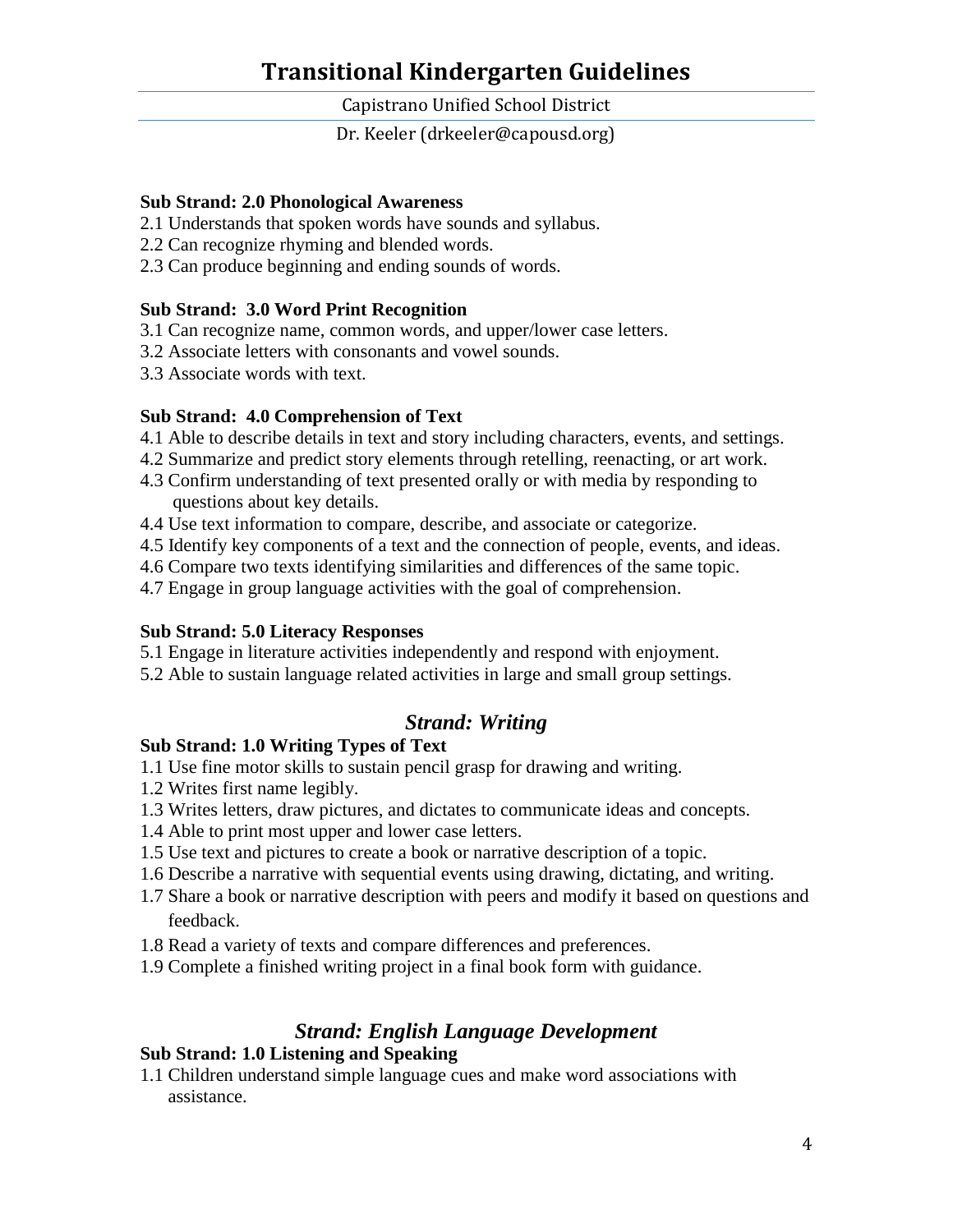Capistrano Unified School District

Dr. Keeler (drkeeler@capousd.org)

- 1.2 Children develop vocabulary for simple skill sets.
- 1.3 Uses simple words to communicate.
- 1.4 Recognize letters and sounds associated with words to communicate concepts.
- 1.5 Uses English words in communication with adults and peers with increasing fluency.

#### **Sub Strand: 2.0 Reading**

- 2.1 Engage in listening practices with literature (memorization).
- 2.2 Children initiate and engage in repetitive text reading with the same level of understanding of the text.
- 2.3 Make print associations that are appropriate for age level.
- 2.4 Children demonstrate through responses the purpose of text material.
- 2.5 Children show their knowledge of letters and sounds through daily activity.

#### **Sub Strand: 3.0 Writing**

3.1 Children use writing and drawing as a form of communication of ideas and concepts.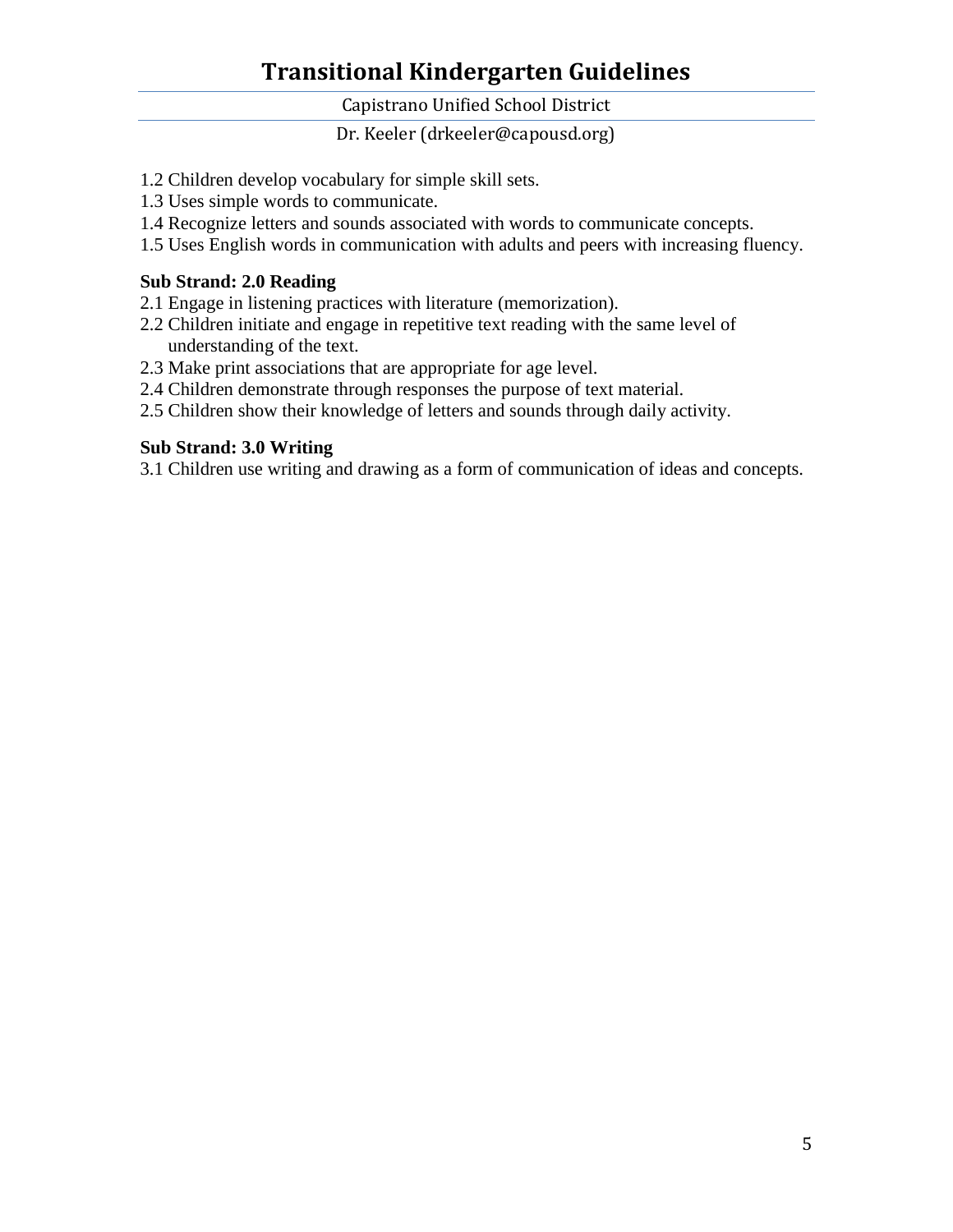Capistrano Unified School District

Dr. Keeler (drkeeler@capousd.org)

## **Domain: Mathematics**

*Strand: Number Sense - Counting*

#### **Sub Strand: 1.0 Children begin to expand their understanding of numbers and quantities in their everyday environment.**

1.1 Recite numbers in order from 1-20.

- 1.2 Count to 100 by 10's.
- 1.3 Count on from any given number up to 20 in sequence.
- 1.4 Write numbers 1-10.
- 1.5 Subitize to 6.
- 1.6 Use manipulatives to represent the cardinality of numbers to 10.

#### *Strand: Algebra and Functions (Classifications and Patterning)* **Sub Strand: 2.0 Children begin to and expand their understanding of sorting and patterning in their everyday environment.**

- 2.1 Compare grouping of two and identify less and more of total numbers.
- 2.2 Understands simple concepts of addition and subtraction with visual prompts.
- 2.3 Can add and subtract a small number of objects.
- 2.4 Recognize, create, and extend simple patterns.

#### *Strand: Measurement and Data*

#### **Sub Strand: 3.0 Children begin to expand their understanding of comparing, classifying, ordering, and measuring objects.**

- 3.1 Classify objects and count the number of each object in each category.
- 3.2 Describe measurable attributes of objects, such as length and weight.
- 3.3 Make comparisons of objects for attributes.
- 3.4 Begins to demonstrate concepts of time (today, yesterday, tomorrow) and days of the week.

### *Strand: Geometry*

#### **Sub Strand: 4.0 Children begin to identify and use a variety of shapes in their everyday environment.**

- 4.1 Identify shapes in everyday environment.
- 4.2 Name basic shapes of circle, square, triangle, rectangle, diamond, oval, and can replicate.
- 4.3 Describe shapes with sides and vertices (corners).
- 4.4 Can describe objects according to shapes.
- 4.5 Can describe objects in relationship to their position, up/down, beside/in front, below/behind, and next to.
- 4.6 Analyze and compare shapes.
- 4.7 Building shapes with materials.
- 4.8 Create picture designs with shapes.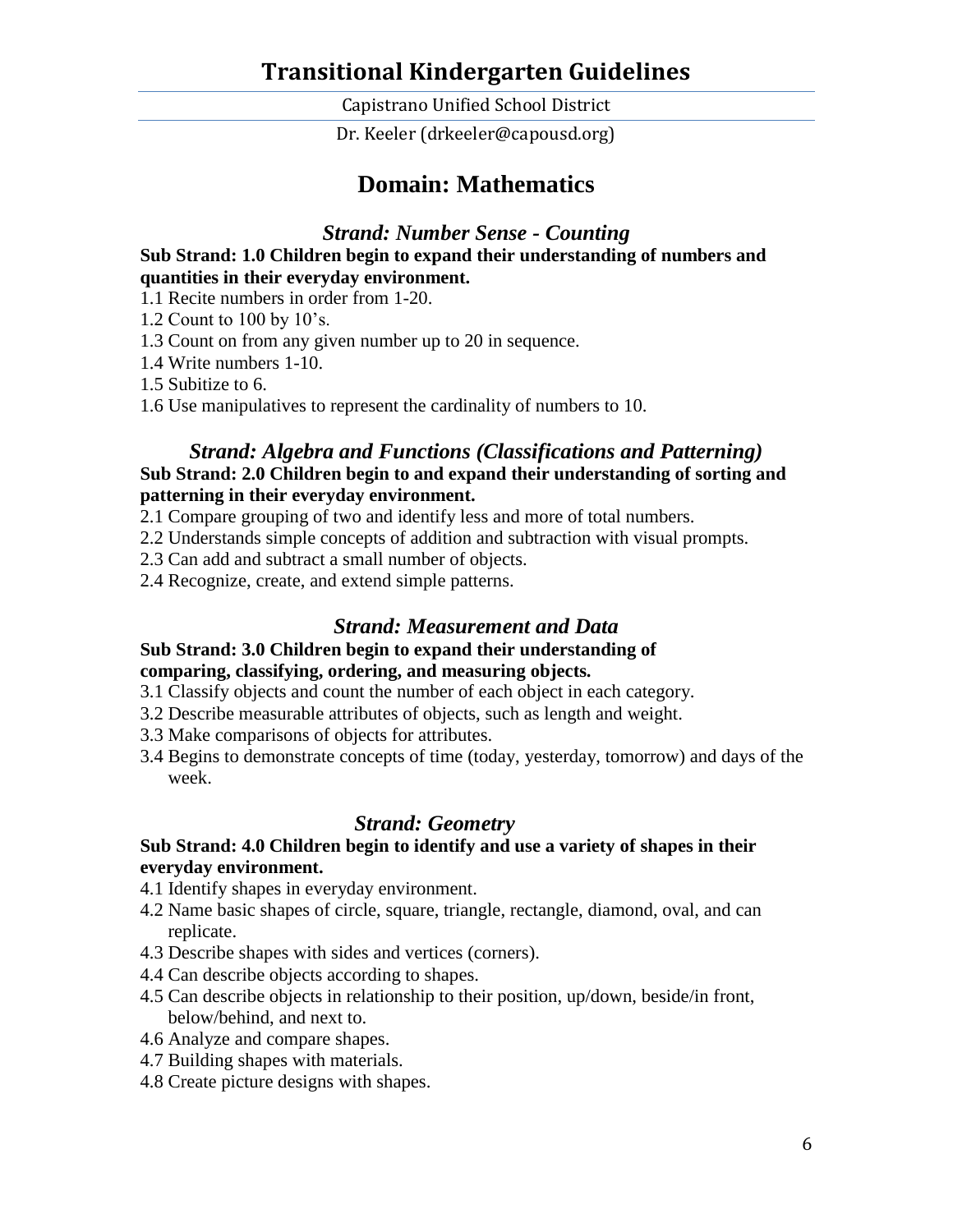Capistrano Unified School District

Dr. Keeler (drkeeler@capousd.org)

## *Strand: Mathematical Reasoning*

#### **Sub Strand: 5.0 Children expand the use of mathematical thinking to solve problems that arise in their everyday environment.**

- 5.1 Use mathematical thinking to engage in critical thinking skills.
- 5.2 Solve everyday problems that use mathematical strategies.
- 5.3 Use abstract thinking to provide reasons for outcomes and examine different strategies.
- 5.4 Identify structure in objects (patterns and whole numbers).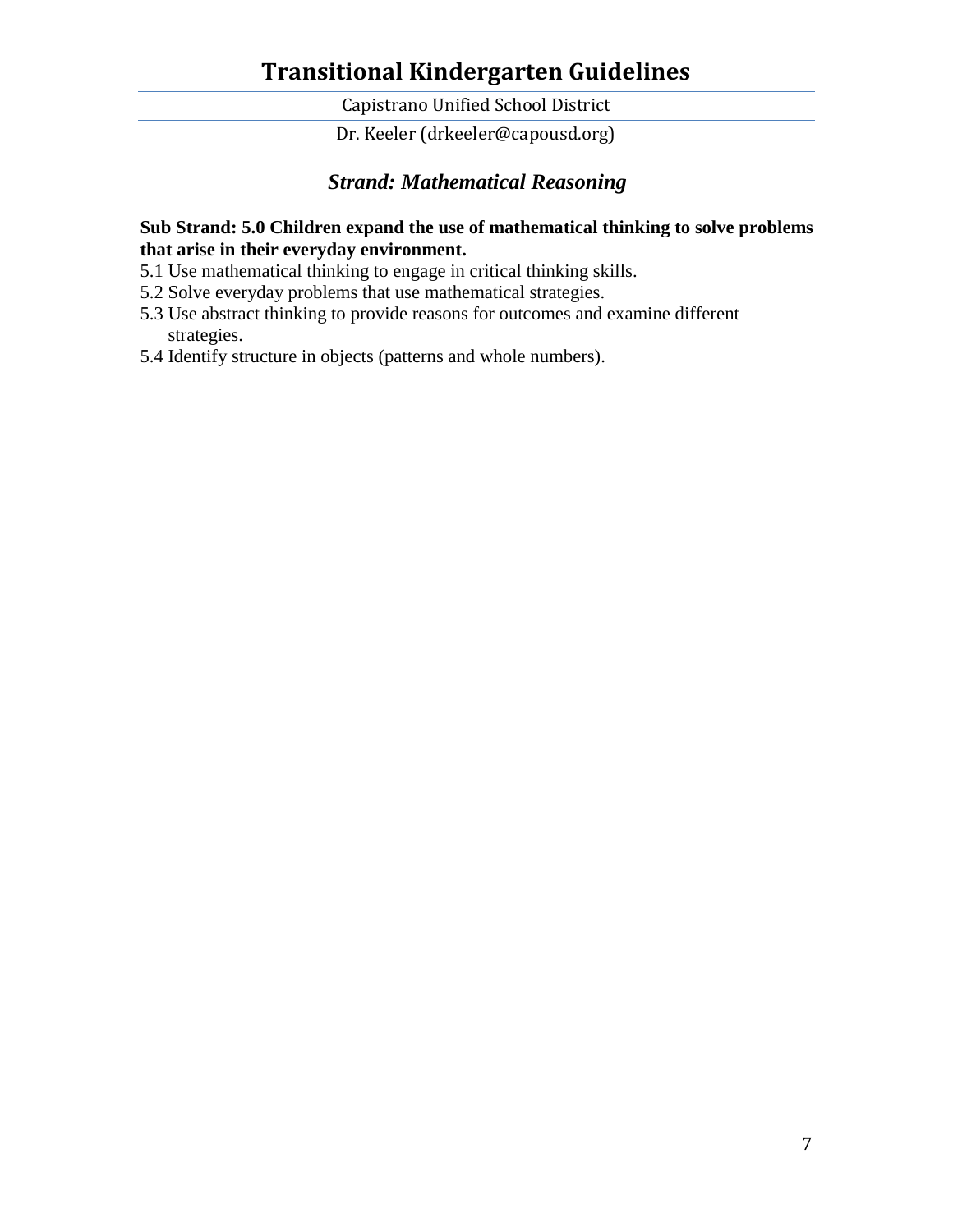Capistrano Unified School District

Dr. Keeler (drkeeler@capousd.org)

# **Domain: Visual and Performing Arts**

## *Strand: Visual Arts*

#### **Sub Strand: 1.0 Artistic Perception**

- 1.1 Recognize art elements such as texture, line, and patterns.
- 1.2 Can describe color, shape and form in materials.
- 1.3 Engage in art activities and completes projects.
- 1.4 Discuss and describe artwork using art vocabulary.

#### **Sub Strand: 2.0 Creative Expression**

- 2.1 Use shapes and colors to make patterns and objects.
- 2.2 Use a variety of collage materials to create a project.
- 2.3 Use drawings to depict life experiences.
- 2.4 Use a variety of art tools to make creations.
- 2.5 Paint meaningful pictures to express thoughts and experiences.
- 2.6 Can name various art materials.

#### **Sub Strand: 3.0 Original Expressions of Art**

- 3.1 Create art reflective of family and neighborhood.
- 3.2 Demonstrate control of art materials with projects.
- 3.3 Draw objects in environment.
- 3.4 Point out symbols, pictures, and images that bring meaning.
- 3.5 Describe different art medium.

#### *Strand: Music*

#### **Sub Strand: 1.0 Analyze and Describe Music**

- 1.1 Reflects on a variety of music and its types for various purposes.
- 1.2 Identify patterns in music, high/low, fast/slow, and loud/soft.
- 1.3 Identify music like sounds from various instruments.
- 1.4 Explores music sounds from various cultures.
- 1.5 Use body movement to reflect beat and tempo.
- 1.6 Use symbols to represent a beat.

#### **Sub Strand: 2.0 Creative Expression**

- 2.1 Discriminate voices, sounds, and follows words in a song.
- 2.2 Use voice to echo a short melody.
- 2.3 Sing age appropriate songs from memory.
- 2.4 Sing songs with a wide pitch range.
- 2.5 Play instruments, with moves to demonstrate awareness of beat, tempo, and melody.
- 2.6 Create and perform music in front of family and peers.
- 2.7 Create brief melodies with instruments and voice.
- 2.8 Explore role of music and diversity in cultures.
- 2.9 Identify uses of music in daily experiences.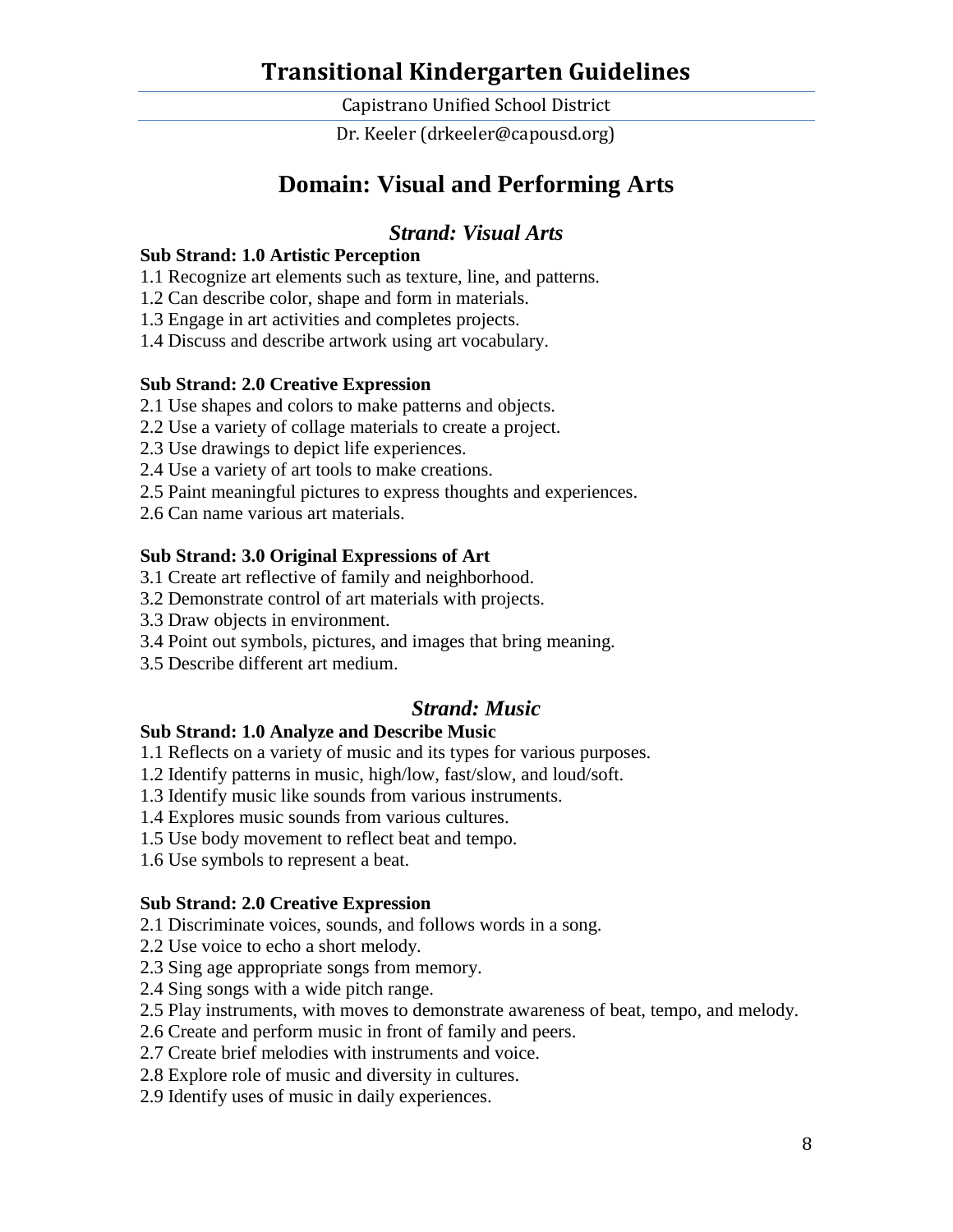Capistrano Unified School District

Dr. Keeler (drkeeler@capousd.org)

2.10 Uses music together with dance, theatre, and the visual arts, for storytelling.

### *Strand: Drama*

#### **Sub Strand: 1.0 Notice, Respond, Engage**

- 1.1 Understands basic elements of theatre, actor, character, performance, story, staging, and audience.
- 1.2 Understands role as an audience member and its rules.
- 1.3 Understands concepts of plot and conflict.
- 1.4 Understands differences of real people and imaginary characters.
- 1.5 Invent concepts of plot and performance characters.

#### **Sub Strand: 2.0 Creative Expression**

- 2.1 Engage in role playing situations with imagination and creativity.
- 2.2 Perform initial movements and rhythm activities, freeze, statues, mirrors.
- 2.3 Can perform and retell stories.
- 2.4 Portray in play activities various roles; i.e., family, teachers, and community helpers.
- 2.5 Use voice and movement to reinforce concepts of the story.

### *Strand: Dance*

#### **Sub Strand: 1.0 Notice, Respond, Engage**

- 1.1 Participate in dance movements and builds range of capacity for movement.
- 1.2 Perform basic locomotion skills, walking, running, jumping, hoping, galloping, and balancing.
- 1.3 Respond to oppositions of high/low, backwards/forward, wiggle/freeze.
- 1.4 Perform simple movements to oral instructions.

#### **Sub Strand: 2.0 Dance Skills**

- 2.1 Develop rhythm skills to provide meaningful movement through a beat.
- 2.2 Build body's ability to move in space.
- 2.3 Demonstrate coordination in sync with others.
- 2.4 Travels within a large group without bumping or falling utilizing locomotion skills.
- 2.5 Identifies personal space and boundaries.
- 2.6 Claps in time to a simple rhythm beat.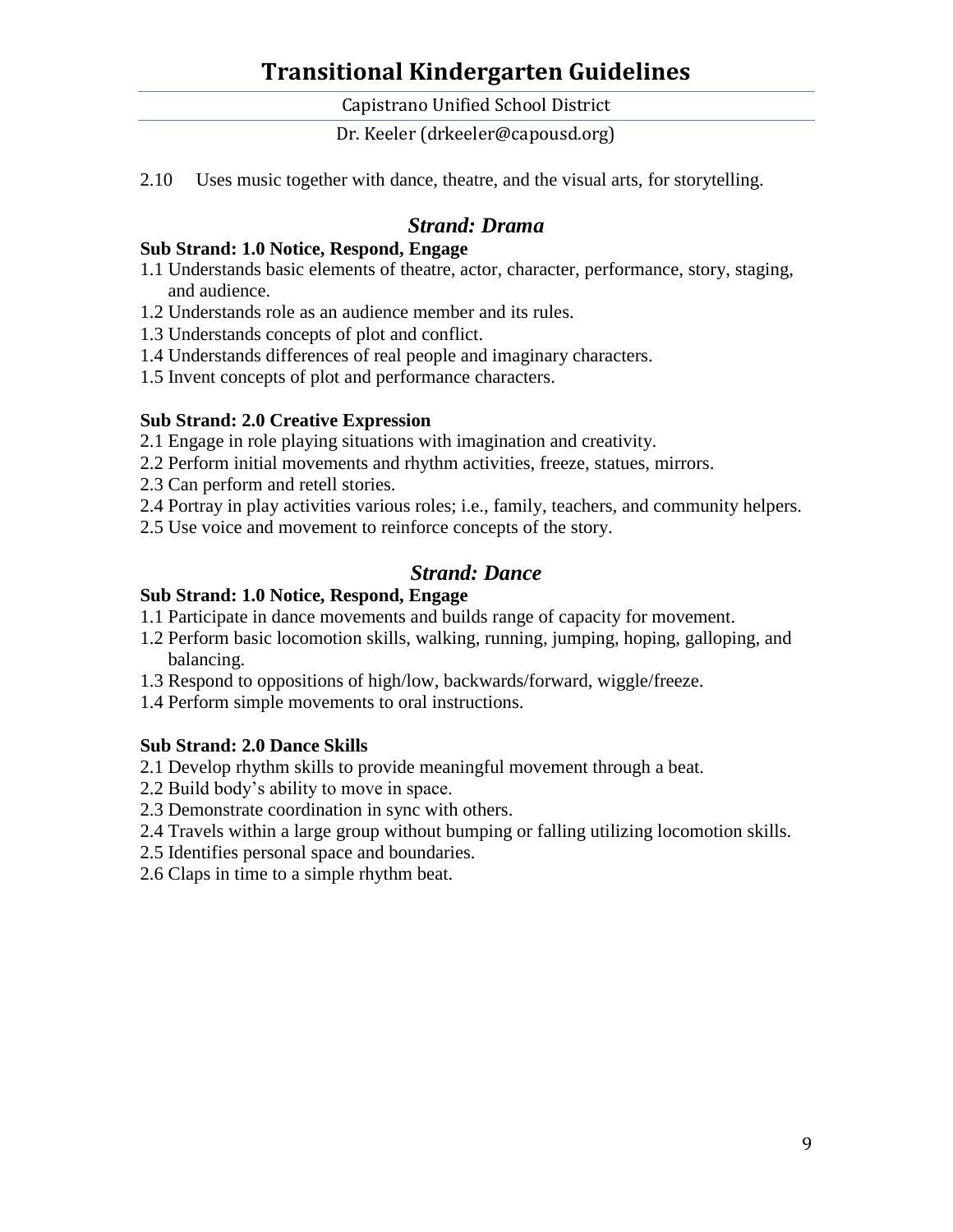Capistrano Unified School District

Dr. Keeler (drkeeler@capousd.org)

# **Domain: Physical Development**

## *Strand: Fundamental Movement Skills*

#### **Sub Strand: 1.0 Balance**

- 1.1 Show increasing balance and control when holding still.
- 1.2 Create shapes at high, medium, and low levels by using hands arms, torso, feet, and legs in a variety of combinations.
- 1.3 Show increased balance control while moving in different directions and when transitioning from one movement or position to another.

#### **Sub Strand: 2.0 Locomotor Skills**

- 2.1 Walk with balance, while walking forward and sideways on a narrow elevated surface.
- 2.2 Identify the locomotor skills of walk, jog, run, hop, jump, slide, and gallop.
- 2.3 Travel in straight, curved, and zigzag pathways.
- 2.4 Jump for height and for distance with increasing competence.
- 2.5 Demonstrate increasing ability and body coordination in a variety of locomotor skills, such as galloping, sliding, hopping, and leaping.

#### **Sub Strand: 3.0 Manipulative Skills**

- 3.1 Show gross motor manipulative skills using arms, hands and feet with increased coordination, such as rolling a ball underhand, tossing underhand, bouncing, catching, striking, throwing overhand, and kicking.
- 3.2 Show increasing fine motor manipulative skills using hands and arms; such as, inhand manipulation, writing, cutting, and dressing.

#### *Strand: Perceptual Motor Skills*

#### **Sub Strand: 1.0 Body Awareness**

1.1 Identify and describe parts of the body: head, shoulders, neck, back, chest, waist, hips, arms, elbows, wrists, hands, fingers, legs, knees, ankles, feet, and toes.

#### **Sub Strand: 2.0 Spatial Awareness**

2.1 Use own body, general space, and other people's space when locating or relating to other people or objects in space.

#### **Sub Strand: 3.0 Directional Awareness**

- 3.1 Demonstrate the relationship of *under, over, behind, next to, through, right, left, up, down, forward, backward,* and *in front of* by using the body and an object.
- 3.2 Travel forward and sideways while changing direction quickly and in response to a signal.
- 3.3 Explain the difference between under and over, behind and in front of, next to and through, up and down, forward and backward, and sideways.
- 3.4 Explain the role of the eyes when striking objects with the hands, arms, and feet.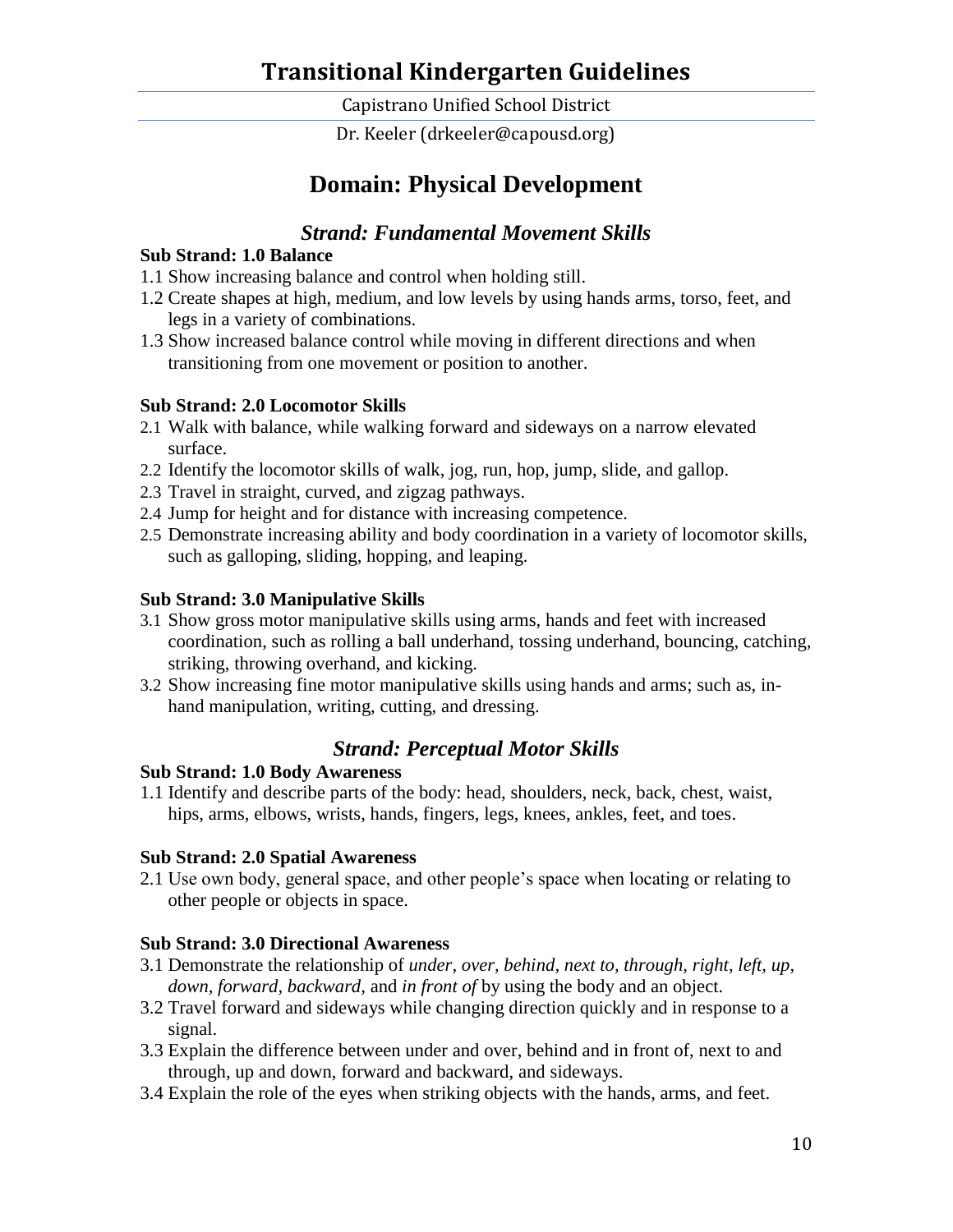Capistrano Unified School District

Dr. Keeler (drkeeler@capousd.org)

- 3.5 Identify the point of contact for kicking a ball in a straight line.
- 3.6 Demonstrate contrasts between slow and fast speeds while using locomotor skills.

# *Strand: Active Physical Play*

#### **Sub Strand: 1.0 Active Participation**

- 1.1 Initiate more complex physical activities for a sustained period of time.
- 1.2 Describe the role of water as an essential nutrient for the body.
- 1.3 Explain that nutritious food provides energy for physical activity.

#### **Sub Strand: 2.0 Cardiovascular Endurance**

- 2.1 Participate three to four days each week in moderate to vigorous physical activities that increase breathing and heart rate.
- 2.2 Identify the location of the heart and explain that it is a muscle.
- 2.3 Explain that physical activity increases the heart rate.
- 2.4 Identify the location of the lungs and explain the role of the lungs in the collection of oxygen.

#### **Sub Strand: 3.0 Muscular Strength, Muscular Endurance, and Flexibility**

- 3.1 Hang from overhead bars for an increasing length of time.
- 3.2 Climb a ladder, jungle gym, or apparatus.
- 3.3 Stretch shoulders, legs, arms, and back without bouncing.
- 3.4 Explain that strong muscles help the body to climb, hang, push, and pull.
- 3.5 Describe the role of muscles in moving the bones.
- 3.6 Identify the body part involved when stretching.
- 3.7 Sustain continuous movement for increasing periods of time while participating in moderate to vigorous physical activity.
- 3.8 Explain that the body is composed of bones, organs, fat, and other tissues.

#### **Sub Strand: 4.0 Self Responsibility**

- 4.1 Identify the feelings that result from participation in physical activity.
- 4.2 Participate willingly in physical activities.
- 4.3 Demonstrate the characteristics of sharing in a physical activity.
- 4.4 Describe how positive social interaction can make physical activity with others more fun.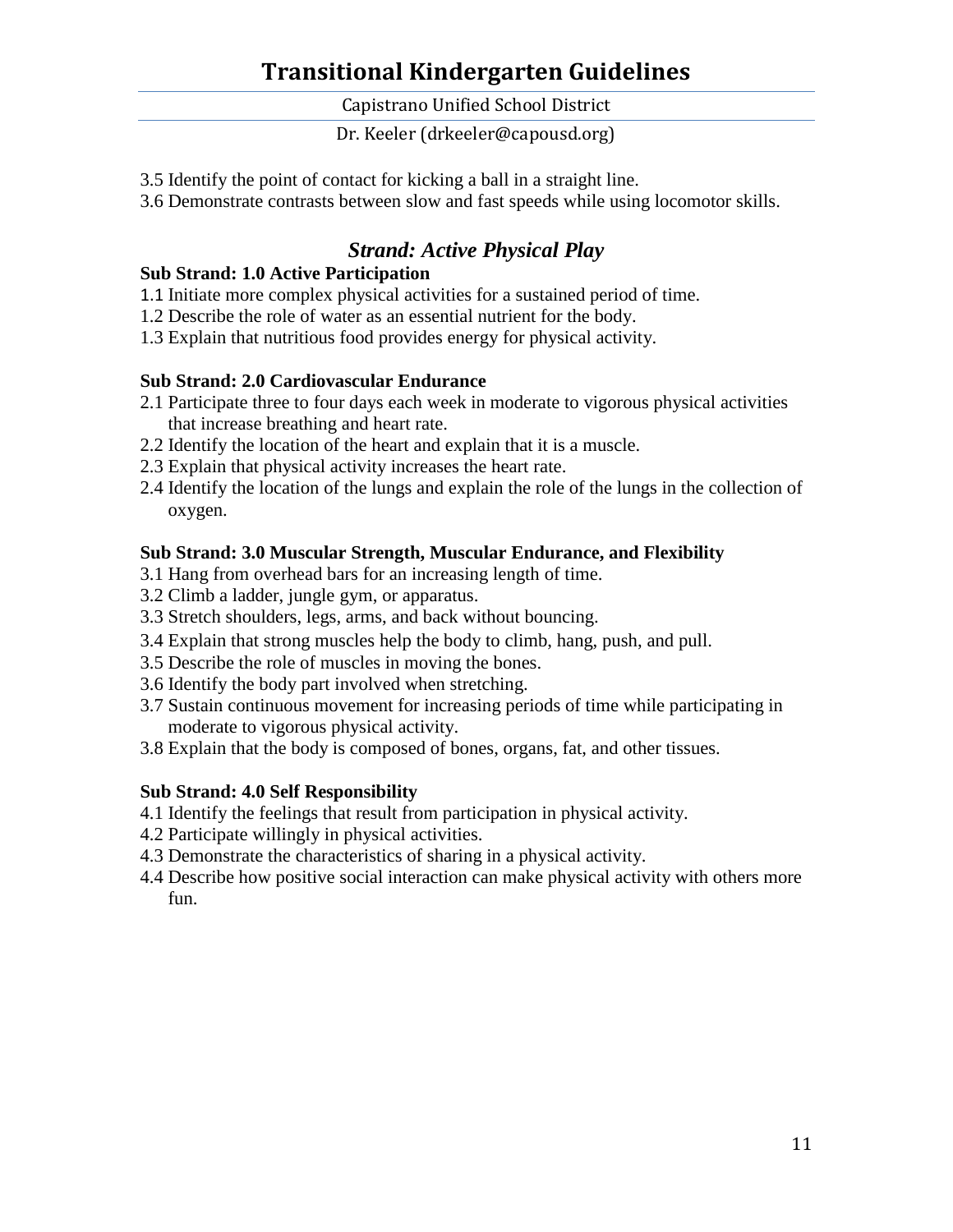Capistrano Unified School District

Dr. Keeler (drkeeler@capousd.org)

# **Domain: Health Education**

## *Strand: Health Habits*

#### **Sub Strand: 1.0 Basic Hygiene**

- 1.1 Identify effective dental and personal hygiene practices.
- 1.2 Define "germs."
- 1.3 Explain why the transmission of germs may be harmful to health.
- 1.4 Begin to independently practice health habits that prevent infectious disease and infestations (such as lice) when appropriate, with less adult support, instruction, and modeling.
- 1.5 Demonstrate ways to prevent the transmission of germs (e.g., washing hands, using tissues).

#### **Sub Strand: 2.0 Oral Health**

- 2.1 Demonstrate knowledge of more steps of the routine for brushing and when tooth brushing should be done, with less adult supervision.
- 2.2 Identify effective dental and personal hygiene practices.
- 2.3 Show effective dental and personal hygiene practices.

#### **Sub Strand: 3.0 Knowledge of Wellness**

- 3.1 Identify several different internal body parts and demonstrate a basic, limited knowledge of some functions.
- 3.2 Communicate to an adult about not feeling well, feeling uncomfortable, or about a special health need, with varying specificity and reliability.
- 3.3 Demonstrate how to ask for assistance with a health-related problem.
- 3.4 Practice sun-safe actions with decreasing adult support and guidance.

## *Strand: Safety*

#### **Sub Strand: 1.0 Injury Prevention**

- 1.1 Identify safety rules for the home, the school, and the community.
- 1.2 Follow rules for safe play and safety routines.
- 1.3 Identify emergency situations.
- 1.4 Identify trusted adults who can help in emergency situations.
- 1.5 Demonstrate how to ask a trusted adult for help or call 9-1-1.
- 1.6 Identify situations when it is necessary to seek adult help or call 9-1-1.
- 1.7 Explain ways to stay safe when riding in a bus or other vehicle.
- 1.8 Identify ways to stay safe when crossing streets, riding a bicycle, or playing.

#### **Sub Strand: 2.0 Safe Practices**

- 2.1 Show how to cross the street safely.
- 2.2 Distinguish between appropriate and inappropriate touching.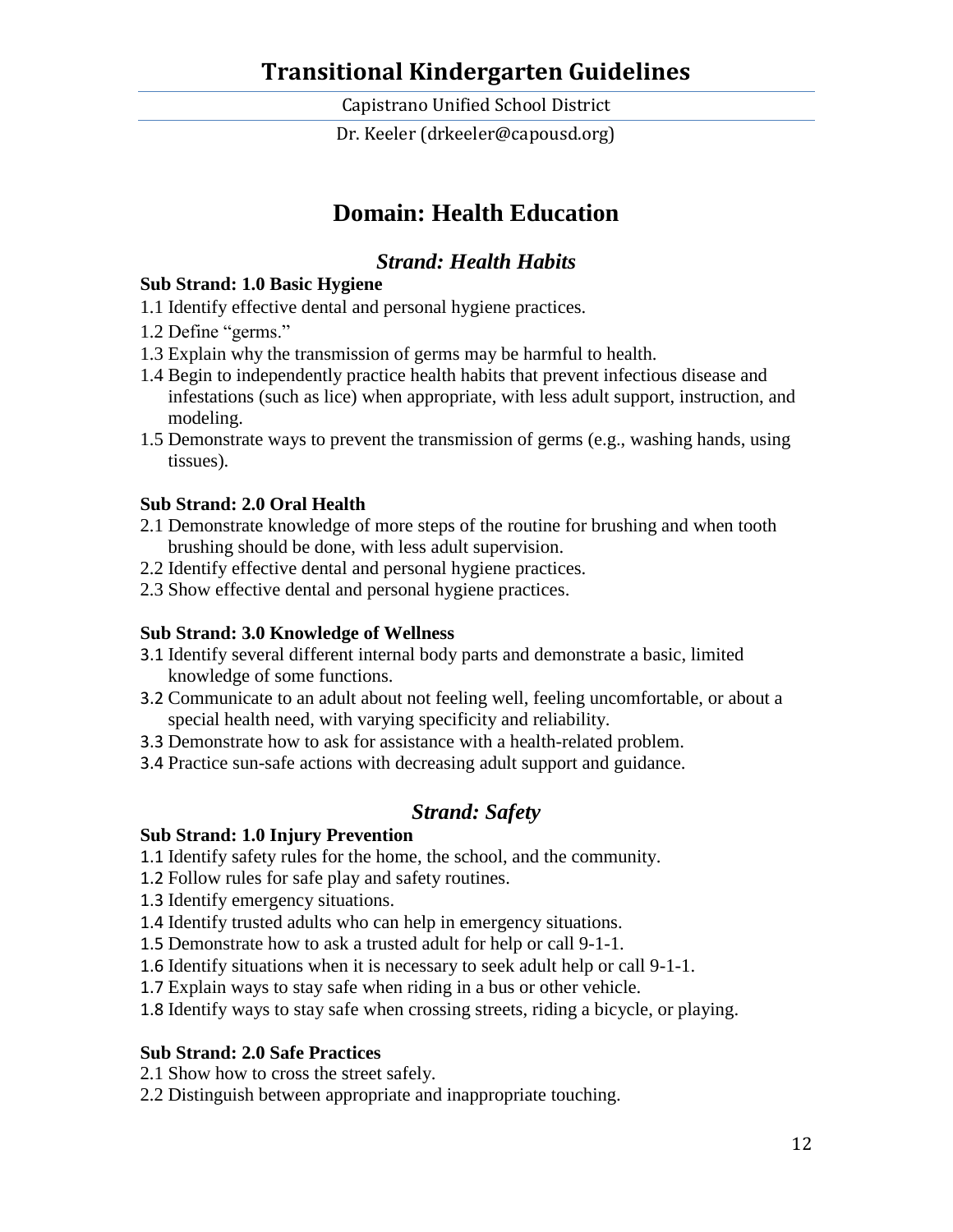Capistrano Unified School District

Dr. Keeler (drkeeler@capousd.org)

- 2.3 Explain that everyone has the right to tell others not to touch his or her body.
- 2.4 Describe school rules about getting along with others.
- 2.5 Recognize the characteristics of bullying.
- 2.6 Recognize that anything may be poisonous or cause harm if used unsafely.
- 2.7 Identify people who are strangers and how to avoid contact with strangers.
- 2.8 Demonstrate how to ask trusted adults for help.
- 2.9 Define and explain the dangers of weapons.
- 2.10 Explain the importance of telling a trusted adult if you see or hear about someone having a weapon.
- 2.11 Show how to answer the phone in a safe way.
- 2.12 Role-play what to do if a stranger at home, in a car, or on the street approaches you.
- 2.13 Show how to tell a trusted adult when you or a friend find a weapon.

## *Strand: Nutrition*

#### **Sub Strand: 1.0 Nutrition Knowledge**

- 1.1 Identify a large volume of foods and may know some of the related food groups.
- 1.2 Name a variety of healthy foods and explain why they are necessary for good health.
- 1.3 Identify a variety of healthy snacks.
- 1.4 Recognize the importance of a healthy breakfast.
- 1.5 Recognize that not all products advertised or sold are good for them.
- 1.6 Explain how to ask family members for healthy food options.
- 1.7 Select nutritious snacks.
- 1.8 Plan a nutritious breakfast.
- 1.9 Choose healthy foods in a variety of settings.

#### **Sub Strand: 2.0 Self-Regulation of Eating**

2.1 Indicate greater awareness of own hunger and fullness.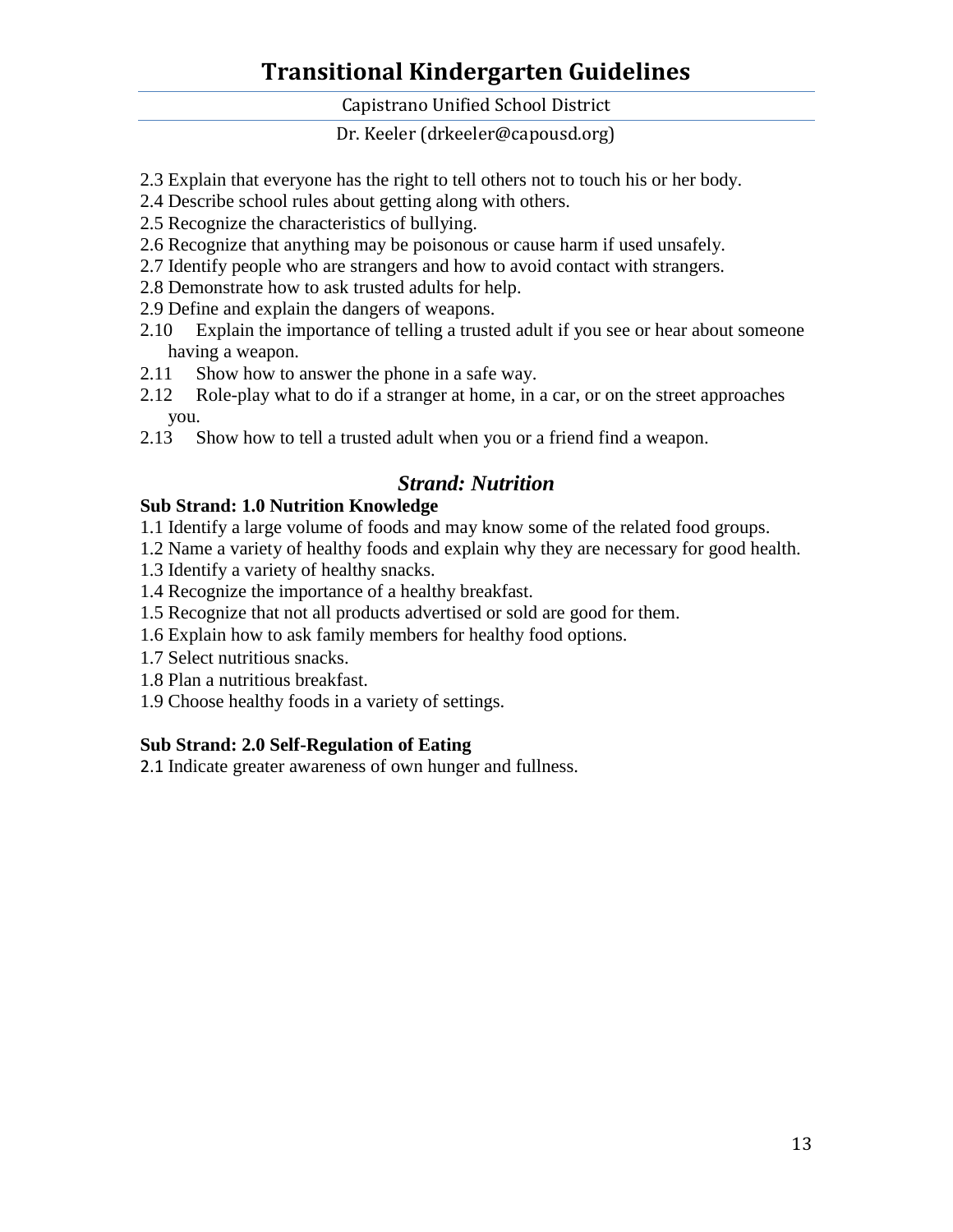Capistrano Unified School District

Dr. Keeler (drkeeler@capousd.org)

## **Domain: History-Social Science**

## *Strand: Self and Society*

#### **Sub Strand: 1.0 Culture and Diversity**

- 1.1 Manifest stronger cultural, ethnic, and racial identity and greater familiarity with relevant language, traditions, and other practices.
- 1.2 Show more interest in human diversity, but strongly favor characteristics of their own group.
- 1.3 Recognize national and state symbols and icons such as the national and state flags, the bald eagle, and the Statue of Liberty.

#### **Sub Strand: 2.0 Relationships**

- 2.1 Understand the mutual responsibilities of relationships; take initiative in developing relationships that are mutual, cooperative, and exclusive.
- 2.2 Follow rules, such as sharing and taking turns, and know the consequences of breaking them.
- 2.3 Interact comfortably with many peers and adults; take initiative in developing relationships that are mutual, co-operative and exclusive.

#### **Sub Strand: 3.0 Social Roles and Occupations**

3.1 Match simple descriptions of work that people do and the names of related jobs at the school, in the local community.

### *Strand: Good Citizenship*

#### **Sub Strand: 1.0 Skills for Democratic Participation and Responsible Conduct**

- 1.1 Understand that being a good citizen involves acting in certain ways.
- 1.2 Follow rules, such as sharing and taking turns, and working in co-operative groups. They should know the consequences of breaking rules.
- 1.3 Learn examples of honesty, courage, determination, individual responsibility, and patriotism in American and world history from stories and folklore.

#### **Sub Strand: 2.0 Fairness and Respect for Other People**

- 2.1 Show attentiveness to others' feelings, more likely to provide assistance, and try to coordinate personal desires with those of other children in mutually satisfactory ways.
- 2.2 Actively support rules that protect fairness to others.

#### **Sub Strand: 3.0 Conflict Resolution**

3.1 More capable of negotiating, compromising, and finding cooperative means of resolving conflict with peers or adults, although verbal aggression may also result.

## *Strand: Sense of Time (History)*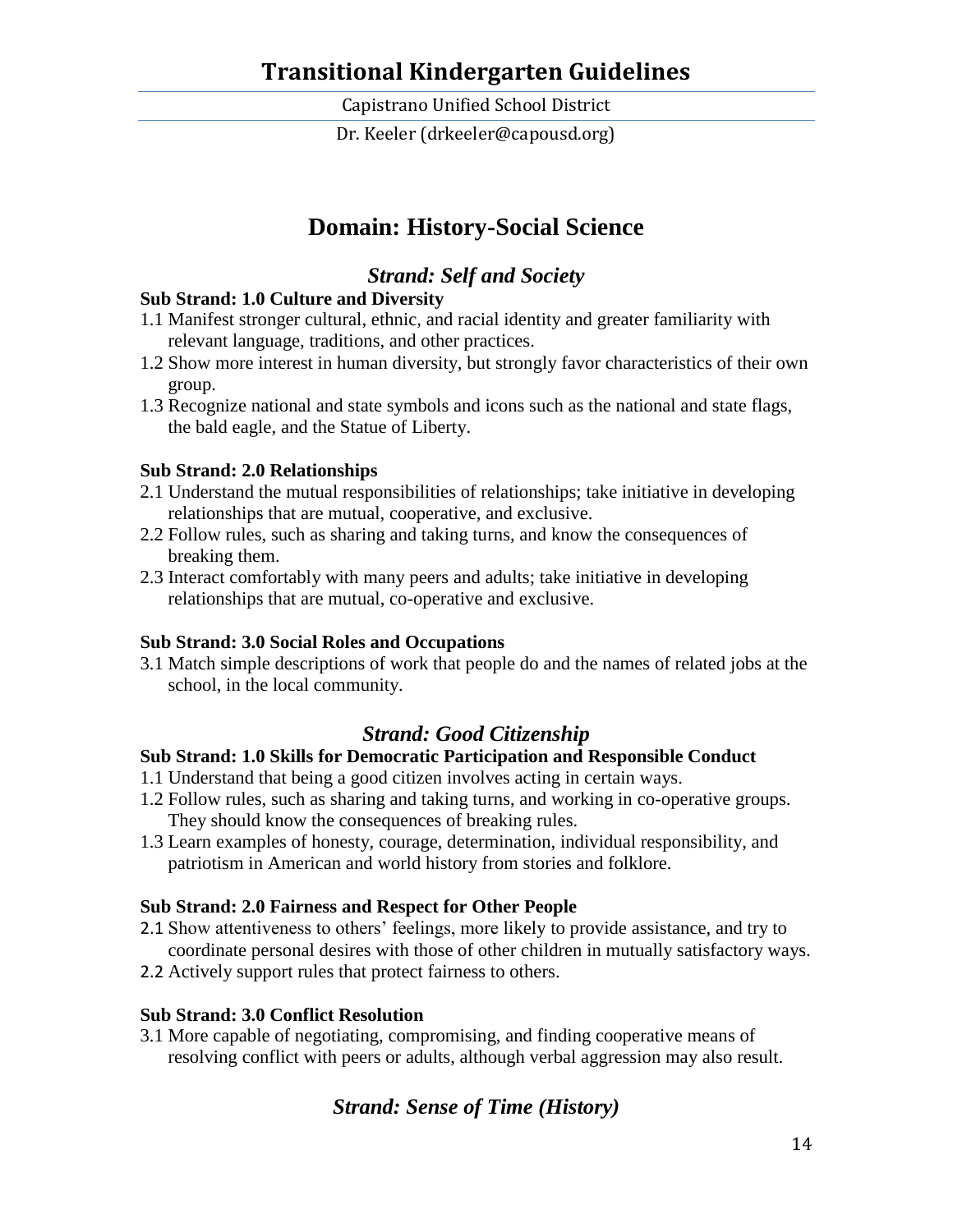Capistrano Unified School District

Dr. Keeler (drkeeler@capousd.org)

#### **Sub Strand: 1.0 Understanding Past Events**

- 1.1 Show improving ability to relate past events to other past events and current experiences, although adult assistance continues to be important.
- 1.2 Put events in temporal order using a calendar, placing days, weeks, and months in proper order.

#### **Sub Strand: 2.0 Anticipating and Planning Future Events**

2.1 Distinguish when future events will happen, plan for them, and make choices (with adult assistance) that anticipate future needs.

#### **Sub Strand: 3.0 Personal History**

3.1 Compare current abilities with skills at a younger age and share more detailed autobiographical stories about recent experiences.

#### **Sub Strand: 4.0 Historical Changes in People and the World**

- 4.1 Identify the purposes of, and the people and events honored in, commemorative holidays, including the human struggles that were the basis of the events (e.g., Thanksgiving, Independence Day, Washington's and Lincoln's Birthdays, Martin Luther King Jr. Day, Memorial Day, Labor Day, Columbus Day, Veterans Day).
- 4.2 Know the triumphs in American legends and historical accounts through the stories of such people as George Washington and Abraham Lincoln.
- 4.3 Understand how people lived in earlier times and how their lives would be different today (e.g., getting water from a well, growing food, making clothing, having fun, forming organizations, living by rules and laws).
- 4.4 Understand that being a good citizen involves acting in certain ways.
- 4.5 Know beliefs and related behaviors of characters in stories from times past and understand the consequences of the characters' actions.

# *Strand: Sense of Place (Geography and Ecology)*

#### **Sub Strand: 1.0 Navigating Familiar Locations**

1.1 Comprehend larger familiar locations, such as the characteristics of their community and region (including hills and streams, weather, common activities), the distances between familiar locations (such as between home and school); and compare their home community with those of others.

#### **Sub Strand: 2.0 Caring for the Natural World**

2.1 Show an interest in a wider range of natural phenomena, including those outside direct experience (such as snow for a child living in Southern California), and are more concerned about caring for the natural world and the beneficial and adverse impacts of people on the natural world (e.g., recycling, putting trash in trash cans).

#### **Sub Strand: 3.0 Understanding the Physical World Through Drawings and Maps**

3.1 Compare and contrast the locations of people, places, and environments and describe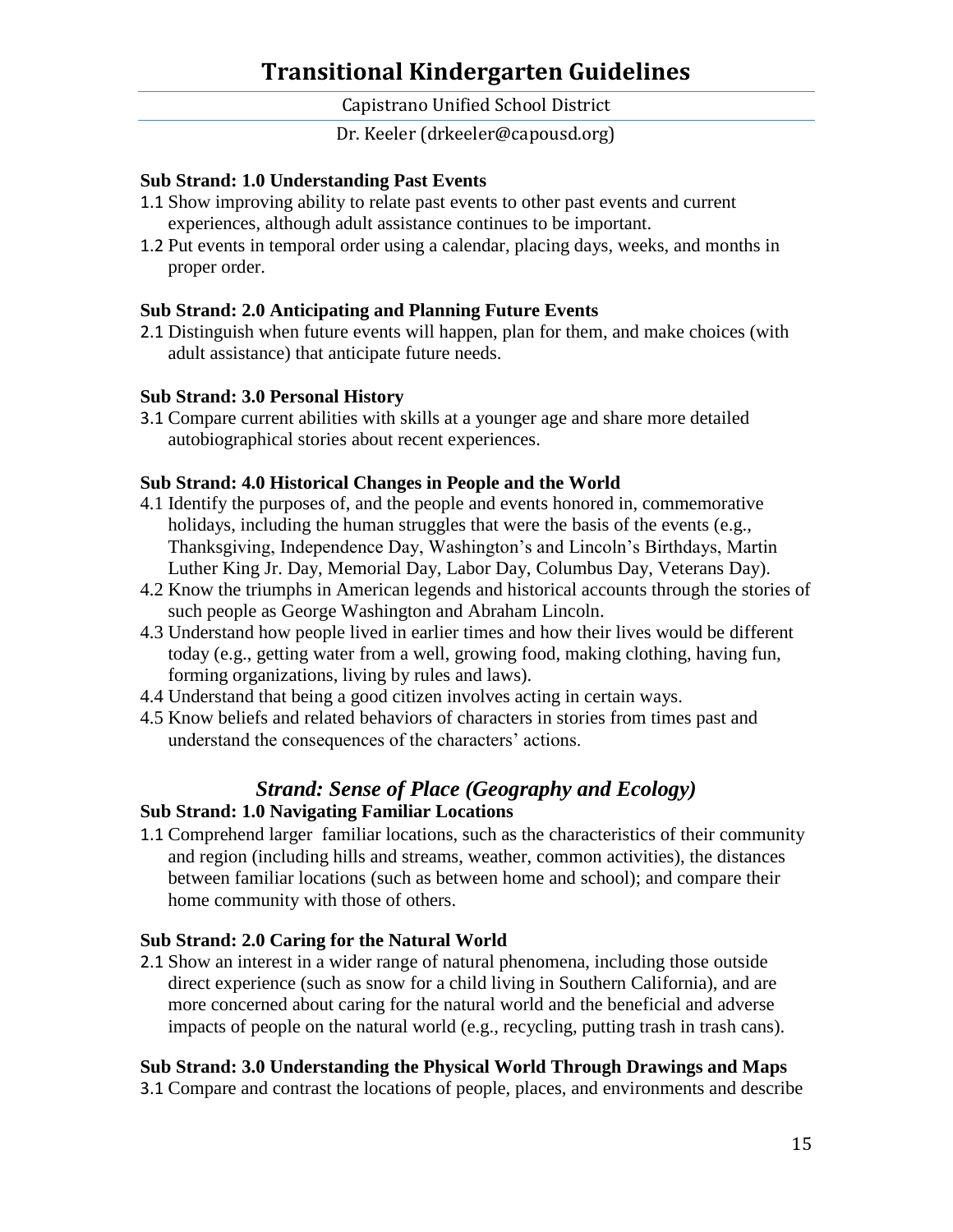Capistrano Unified School District

Dr. Keeler (drkeeler@capousd.org)

their characteristics.

- 3.2 Distinguish between land and water on maps and globes.
- 3.3 Identify traffic symbols and map symbols (e.g., those for land, water, roads, cities).
- 3.4 Construct maps and models of neighborhoods, incorporating such structures as police and fire stations, airports, banks, hospitals, supermarkets, harbors, schools, homes, places of worship, and transportation lines.

## *Strand: Marketplace*

#### **Sub Strand: 1.0 Exchange**

- 1.1 Understand ownership, limited supply, what stores do, give-and-take, and payment of money to sellers. Show interest in money and its function, but still figuring out the relative value of coins.
- 1.2 Understand more complex economic concepts (e.g., bartering; more money is needed for things of greater value; if more people want something, more will be sold).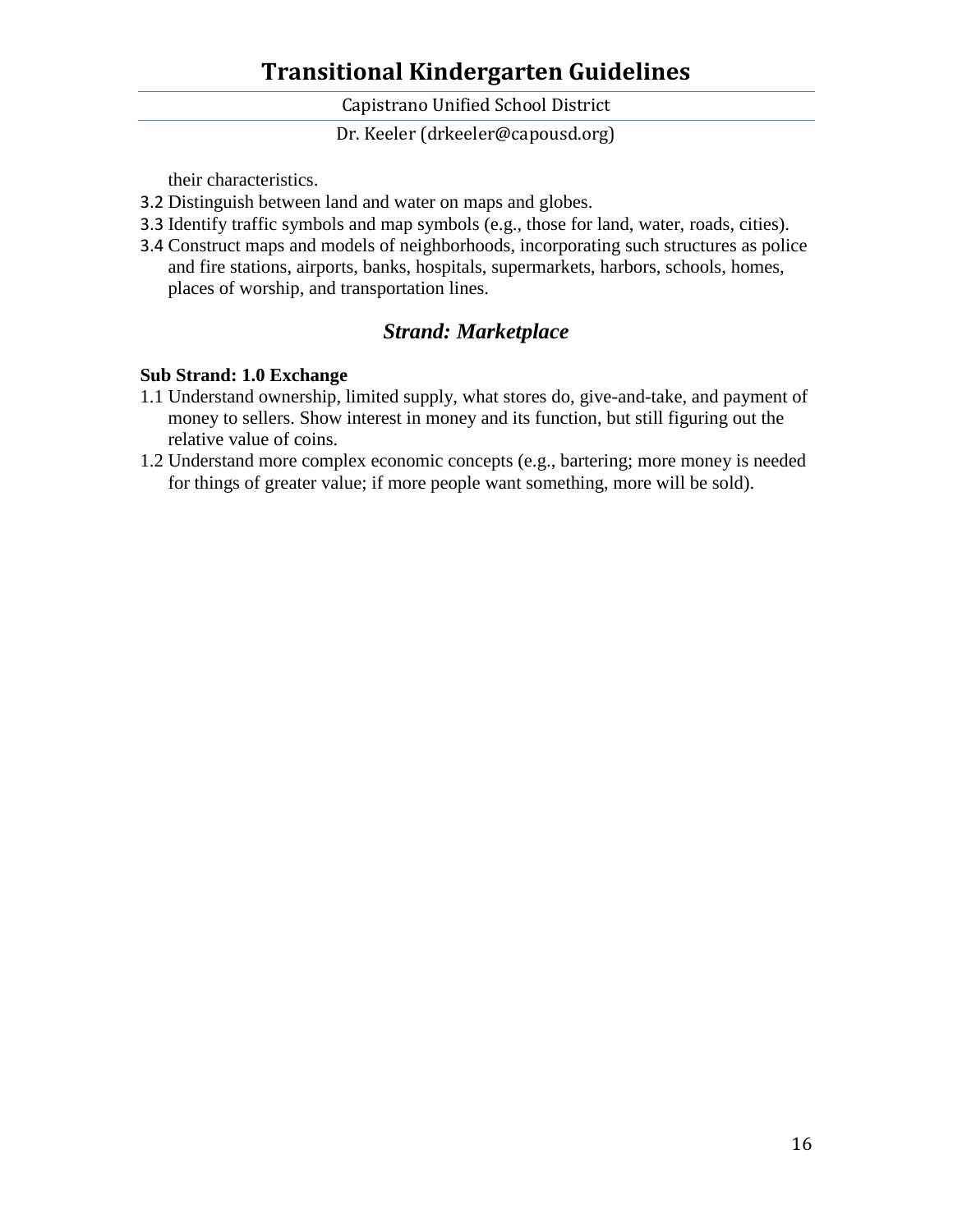Capistrano Unified School District

Dr. Keeler (drkeeler@capousd.org)

# **Domain: Science**

## *Strand: Science Inquiry*

### **Sub Strand: 1.0 Observation and Investigation**

- 1.1 Demonstrate curiosity and an increased ability to raise questions about objects and events in their environment.
- 1.2 Observe common objects by using the five senses.
- 1.3 Describe the properties of common objects.
- 1.4 Describe the relative position of objects by using one reference (e.g., above or below).
- 1.5 Identify and use a greater variety of observation and measurement tools. May spontaneously use an appropriate tool, though may still need adult support.
- 1.6 Compare and contrast objects and events and describe similarities and differences in greater detail.
- 1.7 Demonstrate an increased ability to make predictions and check them (e.g., may make more complex predictions, offer ways to test predictions, and discuss why predictions were correct or incorrect).
- 1.8 Demonstrate an increased ability to make inferences and form generalizations based on evidence.

#### **Sub Strand: 2.0 Statistics, Data Analysis, and Probability**

- 2.1 Record information more regularly and in greater detail in various ways, with adult assistance, including pictures, words (dictated to adults), charts, journals, models, photos, or by tallying and graphing information.
- 2.2 Communicate observation orally and through drawings.

### *Strand: Physical Sciences*

#### **Sub Strand: 1.0 Properties and Characteristics of Nonliving Objects and materials**

- 1.1 Demonstrate increased ability to observe, investigate, sort, and describe in greater detail the characteristics and physical properties (size, weight, shape, color, texture, and sound) of objects and of solid and nonsolid materials.
- 1.2 Demonstrate an increased awareness that objects and materials can change in various ways.
- 1.3 Explore and demonstrate an increased awareness that objects and materials can change in various ways. Explore and describe in greater detail changes in objects and materials (rearrangement of parts; change in color, shape, texture, form, and temperature).
- 1.4 Demonstrate an increased ability to observe and describe in greater detail the motion of objects (in terms of speed, direction, the way things move), and to explore the effect of own actions on the motion of objects, including changes in speed and